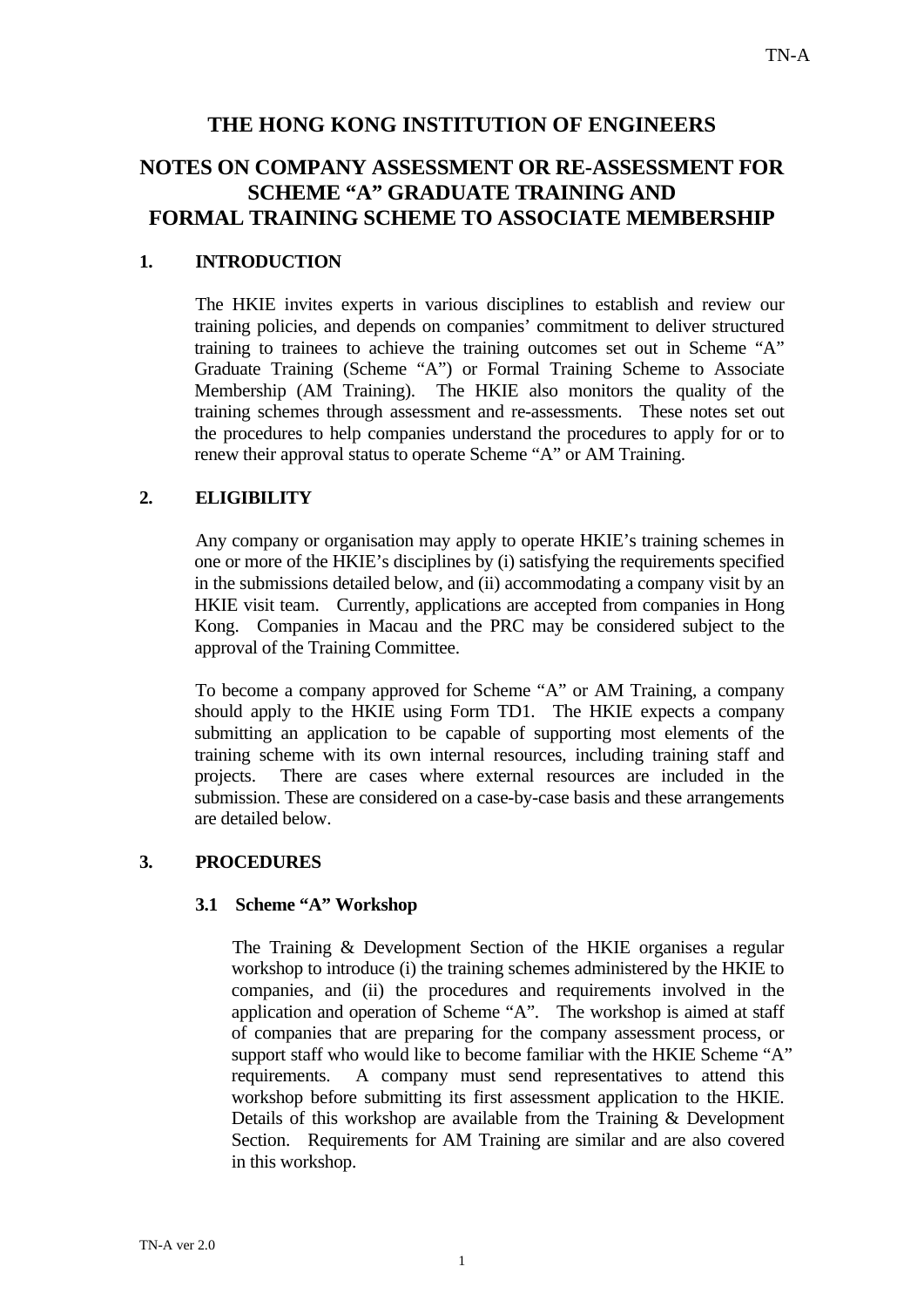## **3.2 Submissions**

A company applying to become an approved company in Scheme "A" or AM Training must submit the following documents to the HKIE Training & Development Section:

- (a) Form TD1 Application for Assessment or Re-assessment
- (b) Form TD7 Nomination of Engineering Supervisor
- (c) Organisation Chart
- (d) Copy of business registration
- (e) Training Manual
- (f) Brief Company Profile
- (g) Training Programme

The above documents allow the HKIE to understand the company background and assess whether it has sufficient staff, resources and projects to support the training schemes in the years ahead. It is therefore important to provide as many details as possible.

3.2.1 Form TD1 – Application for Assessment or Re-assessment

This form has 10 sections. All information must be completed for the application to be processed.

Part A: General Information

The company should provide general details in this section including name, address, telephone number etc.

Part B: Disciplines and Training Quota Requested for Scheme "A" or AM Training in this application

This part summarises the number of discipline(s) and corresponding training quota that the company is applying for.

Part C: Training Personnel (General)

This part provides the general contacts related to Scheme "A" / AM Training for this company, including Head of Office, Contact Person and Administrator. For details and requirements of the roles of Training Personnel, please refer to TN-B - Notes on Training Personnel.

Part D: Company Information & Part E: Training Information

These two parts allow the company to provide basic background information to the HKIE.

The company should inform the HKIE of any other companies it may be associated with, or have close links to, with respect to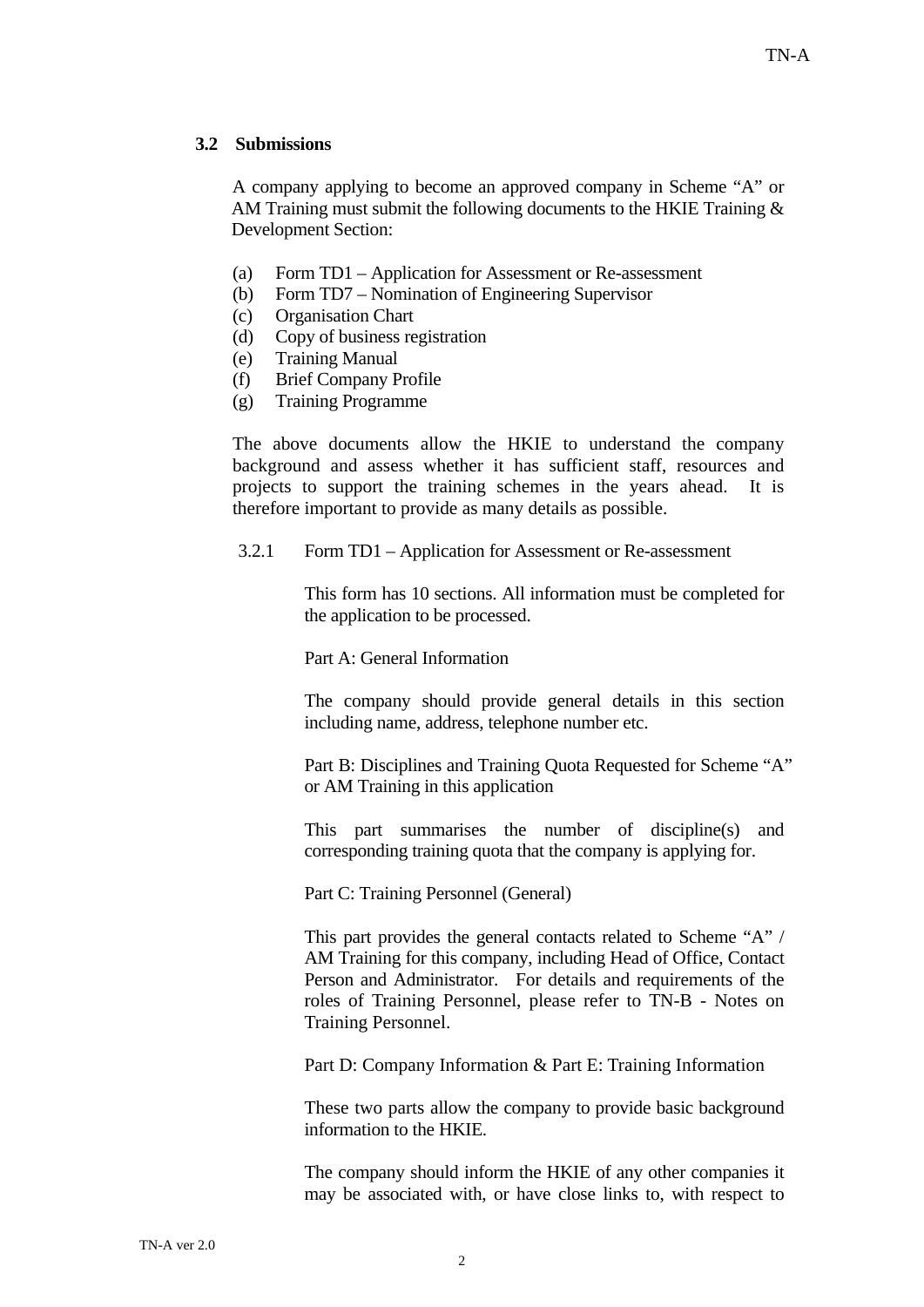Scheme "A" or AM Training. These include, (i) companies which it has pre-approved secondment arrangements with, (ii) employers of External Engineering Supervisors, or (iii) other companies under the same management with shared training administration support (same Contact Person or Administrator) etc. The HKIE needs this information to help make a fair decision in the assessment process.

For pre-approved training secondments, the company should submit Form TD11PA for secondment arrangements which form part of the company's training programme. If the HKIE approves an application for a pre-approved training secondment, the company does not need to submit an individual training secondment application (TD11) for approval at the time of actual secondment. For training programmes with compulsory secondments, the company must submit Form TD11PA and a written agreement between the company and the seconded company during assessment / re-assessment. For details of secondment, please refer to TN-E – Notes on Training **Secondment** 

Part F: Training Facilities

Training delivery is supported by the facilities available to the trainees, such as library, training rooms, plants, equipment, training facilities, software and computer programmes. Companies should list the available facilities and include photographs of the facilities as far as practicable.

Part G: Support to Continuing Professional Development (CPD)

CPD is an important element of Scheme "A" and AM Training. It is important for the company to provide details of their support and resources regarding CPD.

Part H: Relevant Awards / Certification

The company may choose to provide copies of certificates to demonstrate (i) its commitment to safety, quality etc.; and (ii) its achievement in relevant engineering fields.

Part I: Training Personnel (ES and TT)

The company should list the Engineering Supervisors (ES) and Training Tutors (TT) who are involved in the supervision and execution of the training schemes. It should ensure that the relevant requirements for ES and TT are met. For details, please refer to TN-B - Notes on Training Personnel.

Each nominated ES should complete Form TD7 whether or not they have been approved previously. This confirms their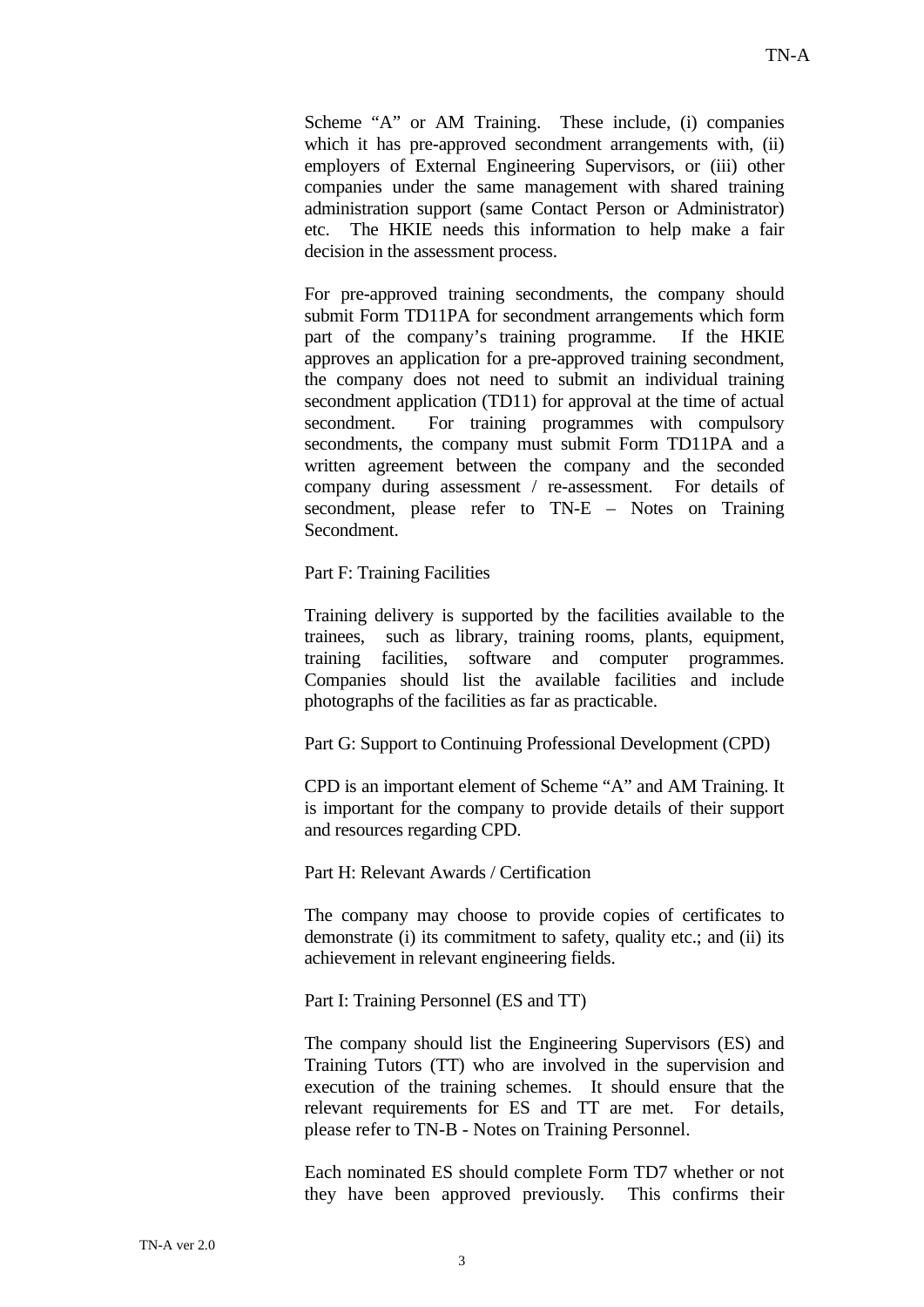service to the company as an ES.

The company should also include a company organisation chart with the positions of the HoO, ESs and TTs clearly included in relation to the trainees in the company.

Part J: List of Significant Company Projects / Work-in-hand

The list provides important information about the opportunities available for trainees to fulfil their training requirements in the coming years. Therefore the company should provide a brief description of each current and upcoming project or work and the relevant discipline(s). Major awarded projects or recurrent contracts in the past two to three years may also be included.

#### 3.2.2 Copy of Business Registration Certificate

This document is needed to confirm the name to be registered as a an approved company in Scheme "A" or AM Training. This is not applicable to government departments.

#### 3.2.3 Training Manual

The Training Manual is a very important document, in particular for training personnel and trainees of the company, to understand the company's views and policies, the training schemes and related matters. It should provide information on how training schemes work within the company, including the company's guidance and support on fulfilling HKIE's requirements, such as training staff and CPD. Please refer to a sample at Appendix A of these notes.

#### 3.2.4 Brief Company Profile

The HKIE needs this information for a general understanding of the background and structure of the company.

#### 3.2.5 Training Programme

The company should prepare the training programme using Form TD1-TP(SchA) or TD1-TP(AM) for the relevant discipline, including training details such as the location(s) and type(s) of activity which will enable the trainees to meet the objectives or specified outcomes. Companies should refer to the Consolidated Model Training Guide (CMTG) of the individual Disciplines for Scheme "A" or AM Training when preparing their programmes. One training programme should be submitted for one discipline in Scheme "A" or AM Training only. The CMTGs can be downloaded from the HKIE website.

In preparation of the competence-based professional assessment,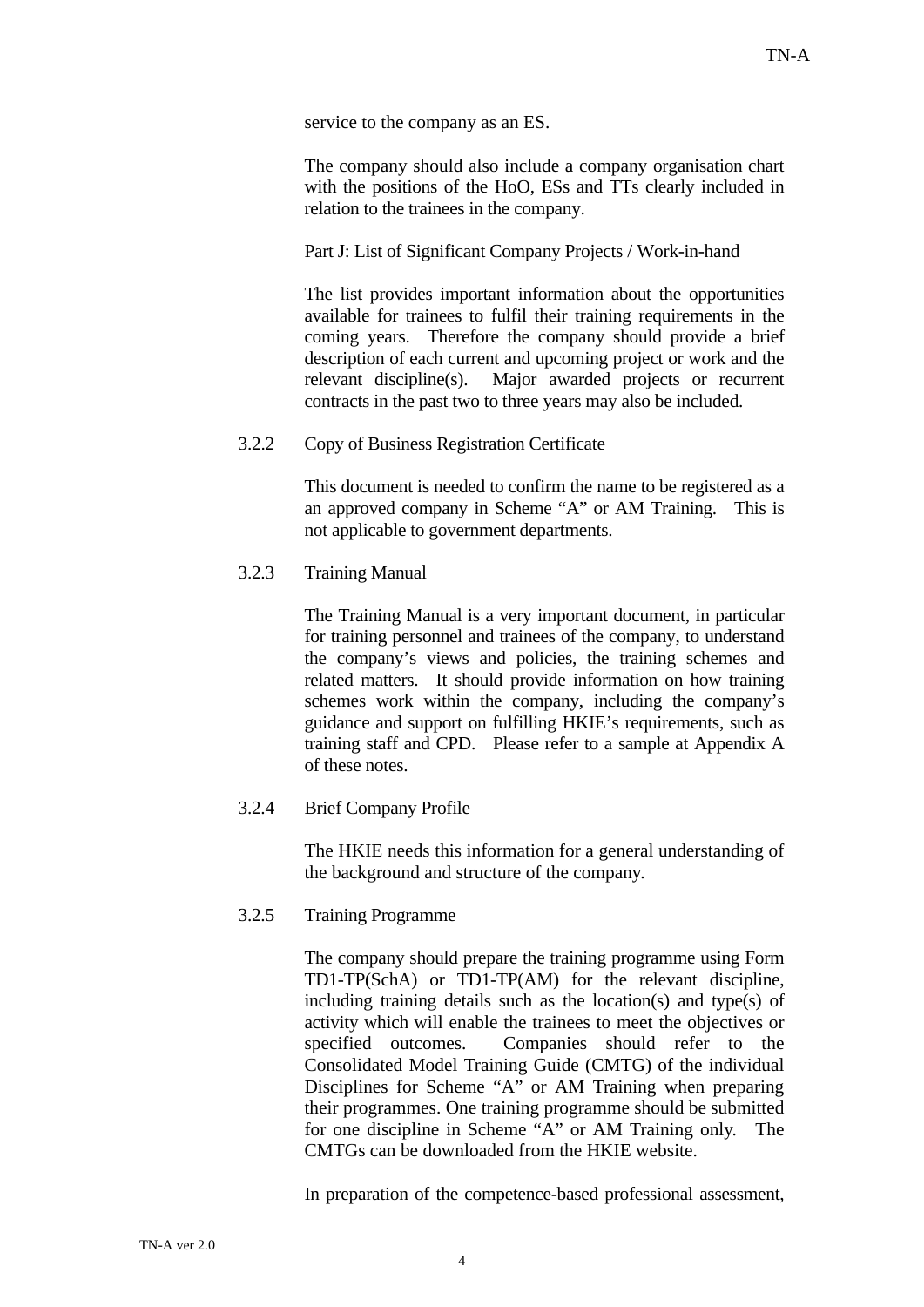engineers seeking professional recognition as Corporate Members of the HKIE should have knowledge of good practice for professional engineering that is specific to Hong Kong. As such, companies are recommended to require their trainees to spend at least 50% of the training period in Hong Kong.

All documents should be submitted in an A4 envelope under the cover sheet "Assessment / Re-assessment Submission Checklist" which is provided on the last page of Form TD1. The name of the company and discipline(s) to be assessed or re-assessed should be clearly stated on the envelope and on each page of the submission document.

The company should submit only ONE printed copy of the each document. All submissions should be on A4, loose-leaf paper. The company's name should be clearly stated at the top of EACH page. Digital copies (in Word or pdf format) should be submitted supplementary to the printed copy as far as practicable.

#### **3.3 Checking and Follow-up**

When the HKIE Training & Development Section receives the above documents, it will check whether the above documents are complete, and liaise with the company by email or by phone if more information is needed. Companies may submit supplementary documents via email. The initial checking of documents will normally be completed within three months from the date of receipt.

#### **3.4 Company Visit**

## 3.4.1 Visit Elements

An HKIE visit team will conduct a company visit. The HKIE visit team will consist of the Manager-Training & Development plus at least one expert in the discipline to be assessed. One additional member from the Training Review Sub-Committee may join the visit as an observer. Currently, a company visit would mainly be carried out for first-time application for assessments, at re-assessments, or at other times considered necessary by the HKIE. The visit will be arranged when all submissions are in order. Depending on the number of companies that are waiting for visits and availability of visit team members and company representatives, the visit date may be confirmed in two months' time.

The purpose of the visit is for the HKIE visit team to obtain first-hand knowledge of the current situation related to the training staff, projects in hand and training facilities available to support the training scheme. The visit usually lasts about two to three hours and normally takes place at the company's premises. If training outside Hong Kong is a significant and compulsory part of the training programme, the visit may take place in an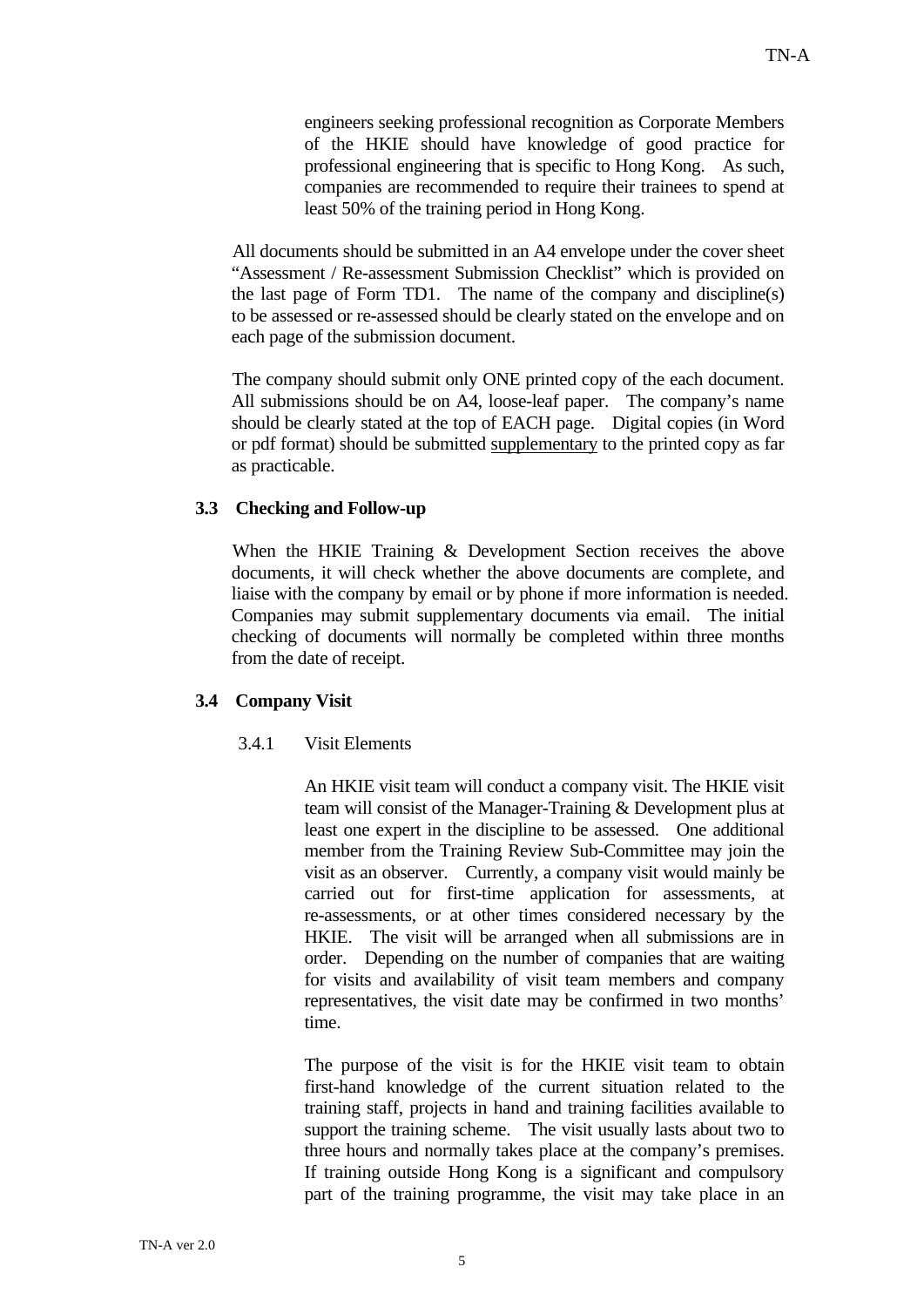office outside Hong Kong.

A typical rundown of the company visit is enclosed in Appendix B. During the visit, the visit team should meet with the key personnel involved in the delivery of the training scheme, including Head of Office (or their representative), Engineering Supervisors, Training Tutors and relevant training staff.

To ensure that there is a good representation of the company's training staff to meet the HKIE visit team, the following number of Engineering Supervisors (ES) and Training Tutors (TT) are required to attend the meeting:

| Number of           | Minimum number to be present |
|---------------------|------------------------------|
| proposed ESs or TTs | during the meeting           |
| $1 - 2$             |                              |
| $3 - 6$             |                              |
| $7 - 10$            | 3                            |
| >10                 |                              |

Remark: Representatives of both ESs and TTs for each discipline being assessed should be present at the meeting. If an ES also acts as a TT, it is preferable to have another TT representative at the meeting.

During the first assessment visit, the visit team may raise questions relating to the training programme proposed by the company, experience of the company in engineering training, projects, and other related matters. During the visit, the visit team should consider (i) the company's interest and commitment to deliver quality training to the trainees, and (ii) the company's ability to provide adequate opportunities to fulfil the training requirements. The visit team should also observe the environment and facilities available to the trainees, and the company's support for Continuing Professional Development.

For re-assessment visits, the main emphasis should be on major changes or updates since the last visit, problems encountered in operation of the training scheme, and the private interview with trainees.

#### 3.4.2 Tour

The purpose of the tour is to see the facilities available to support Scheme "A"/ AM Training, such as library, trainees' working environment, training room and workshop facilities. Since it may not be practical to tour all the company's facilities during the visit due to time constraint, the company is encouraged to provide relevant photos and videos in the application, or give demonstrations during the visit.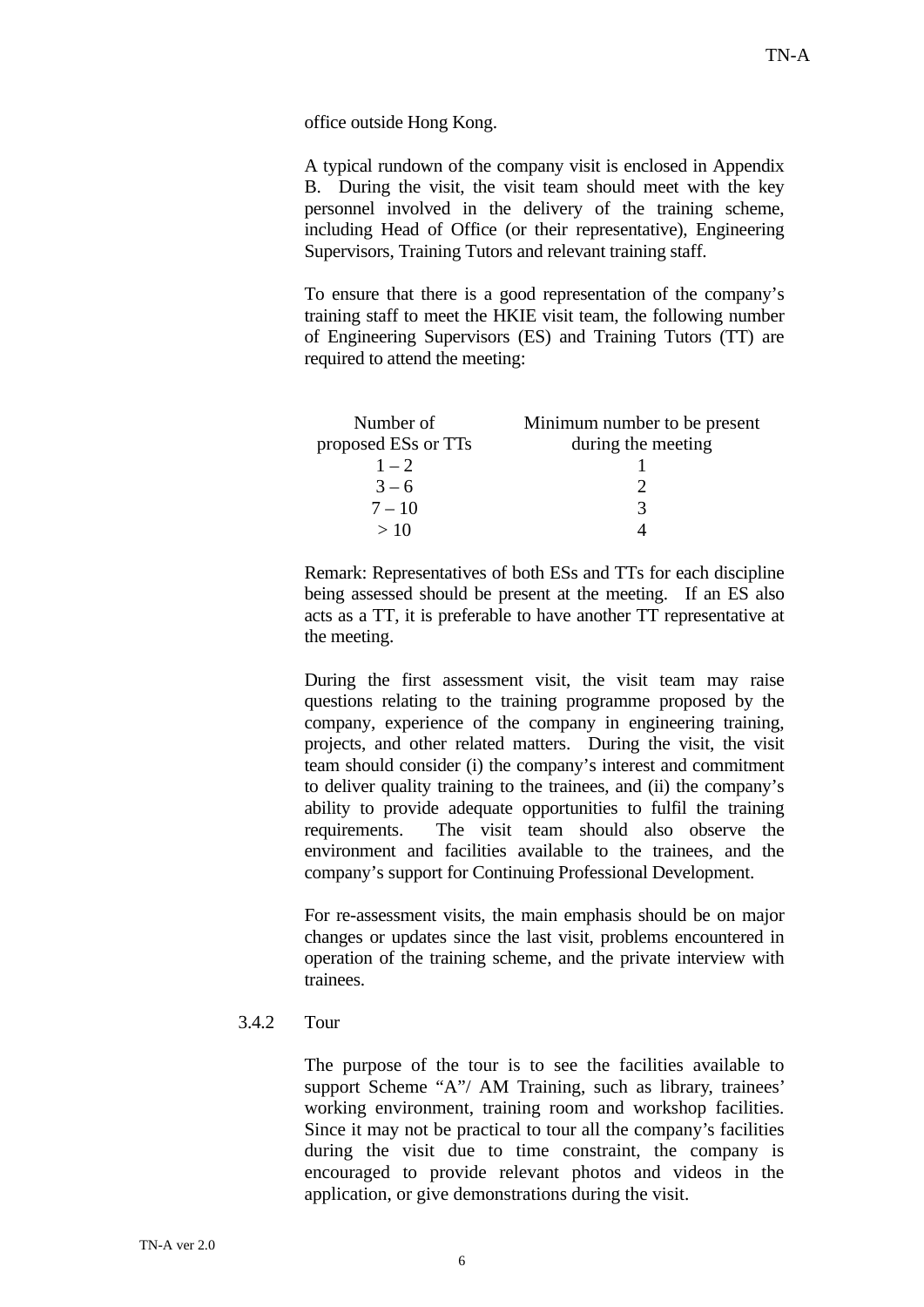#### 3.4.3 Private Interview with Trainees (for re-assessments only)

Scheme "A" and AM Training are designed to help trainees follow a structured programme within their companies as a faster way to obtain full professional status with the HKIE. It is therefore important for the HKIE to see whether the company is delivering the programme as planned and whether the trainees are progressing as expected. The private interview with trainees is considered the most important part of the re-assessment visit. It enables the visit team to evaluate whether the company is delivering the training programme properly, and whether the support provided is sufficient for the trainee.

The HKIE will inform the company in advance of the names of the trainee(s) who will participate in a private interview with the visit team during the visit. Normally, at least one trainee of each discipline will be invited, and the interview will be conducted without the presence of company staff. The purpose of the private interview is to allow the HKIE visit team to communicate directly with the trainee(s) about (i) their experience with Scheme "A"/AM Training in the company, (ii) the company's support of the training schemes, and (iii) any related matters. The trainees will be asked to show their training documents and any recent work to facilitate the discussion with the visit team.

#### 3.4.4 Private Session and Debriefing

At the end of the visit, the visit team may need a private session to (i) discuss the findings and observations during the visit, and (ii) agree on the recommendations. Afterwards, there will be a short debriefing with the company representatives about their findings and proposed recommendations for the improvements to the training schemes. Any follow-up actions to help the visit team prepare the Company Assessment / Re-assessment Report (the Report) will also be discussed, if necessary.

## **4. RECOMMENDATION AND APPROVAL**

When the visit is complete, the visit team will compile the Report including the details observed during the visit and the recommendations. The Report will be forwarded to the Training Review Sub-Committee (TRSC) for approval. The recommendations will include the company status, training quota and the length of the approval period. First time assessments will normally be recommended a "probationary" status with an approval period of not more than three years. The visit team may consider other approved schemes of the company when making a final recommendation on the training quota and approval period.

When the TRSC has approved the Report, the HKIE will prepare a decision letter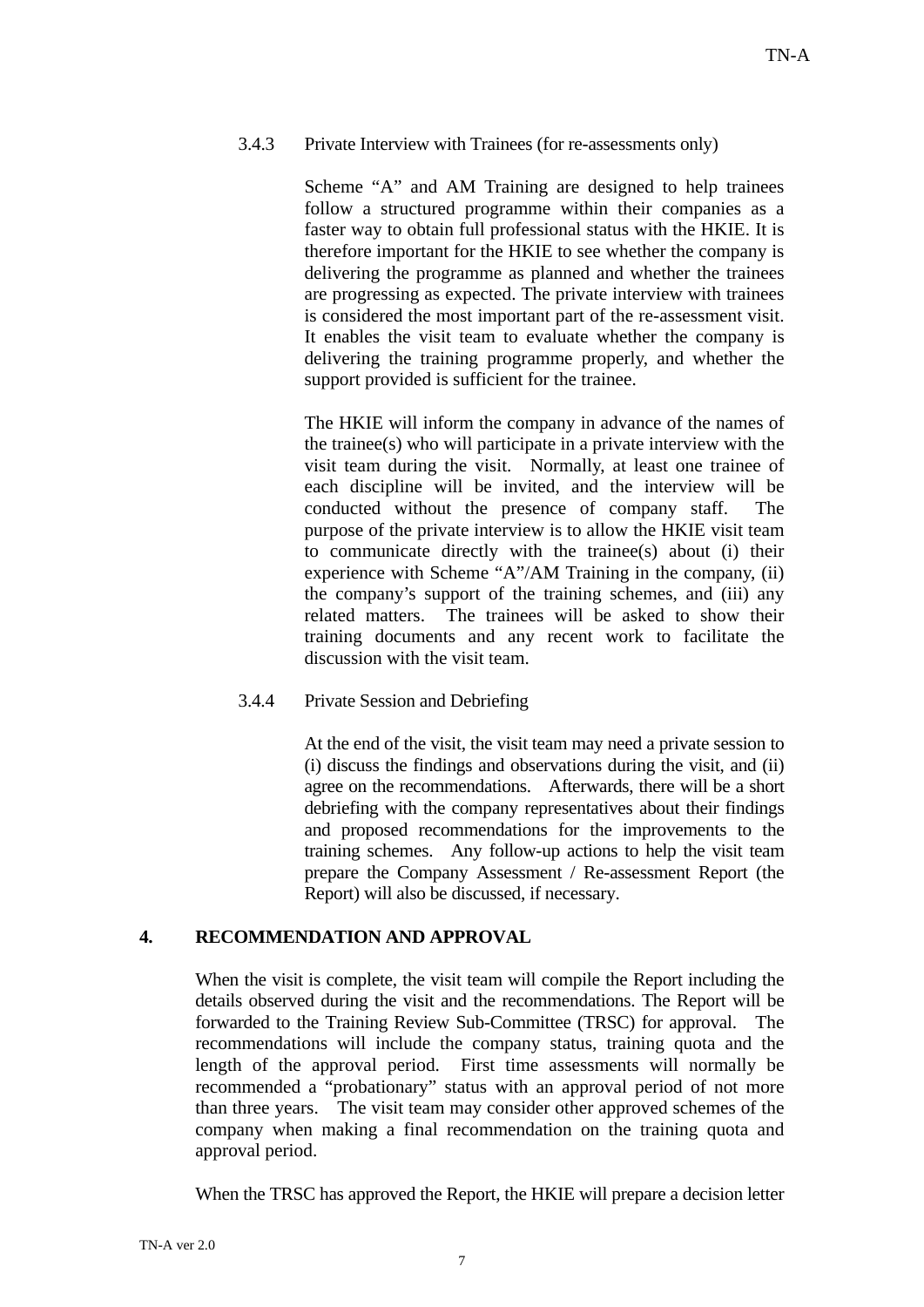and a company certificate for the company. The company will be able to register new trainees to their approved training schemes until the approval period expires or until the quota is filled. If training quota is needed to be increased before the end of the approval period, the company may request such an increment by writing to the HKIE. For details, please refer to the Appendix  $C -$ Notes on Increase of Training Quota.

## **5. APPLICATION FOR RE-ASSESSMENT**

Companies must ensure that (i) their schemes remain active, and (ii) they apply for re-assessment before the expiry of the approved schemes. After re-assessment, a new approval period will be given to the approved training schemes. If the re-assessment cannot be completed within the original approval period, it is entirely at the HKIE's discretion to propose measures to facilitate the registration of trainees to the schemes. Generally, all new trainee registrations received after the expiry date will not be processed and will be returned to the company. Companies must therefore submit re-assessment applications on time and allow sufficient time for processing.

Generally, re-assessment applications will include a visit to the company and an interview with trainees. If a visit had recently been held to the company for other training schemes, or if there are no trainees available to be interviewed, the HKIE may decide whether a visit would proceed. Usually, to facilitate future visits to the company, the HKIE will review other approved schemes of the company and will try to align the expiry dates as far as practicable. For re-assessments, a "confirmed" status will be recommended subject to a satisfactory trainee interview. The recommended approval period will not be more than six years. If the company applies for re-assessment but has not recruited any trainees since the last assessment / re-assessment, there may not be a company visit following the checking of submissions and only a paper evaluation will be conducted. An expert's advice will be sought for recommendation to TRSC on the extension of the scheme's status. Normally, the extended approval period will not be more than three years.

If no trainee interview was arranged at the last re-assessment visit and a trainee is subsequently recruited and has registered successfully, the company may ask the HKIE to conduct a private interview with the trainee to consider extending the approval period and changing its status to "confirmed". This is subject to approval by the TRSC.

If a company has been granted an approval period of more than three years, it must provide an interim report to the HKIE about every three years with updates on its projects and training staff. This ensures that the company has sufficient work and resources for the scheme to continue to operate.

If the company has not registered trainees for over six years (i.e. two consecutive re-assessment applications), the HKIE may not consider further re-assessment application.

## **6. SUSPENSION OF AN APPROVED SCHEME**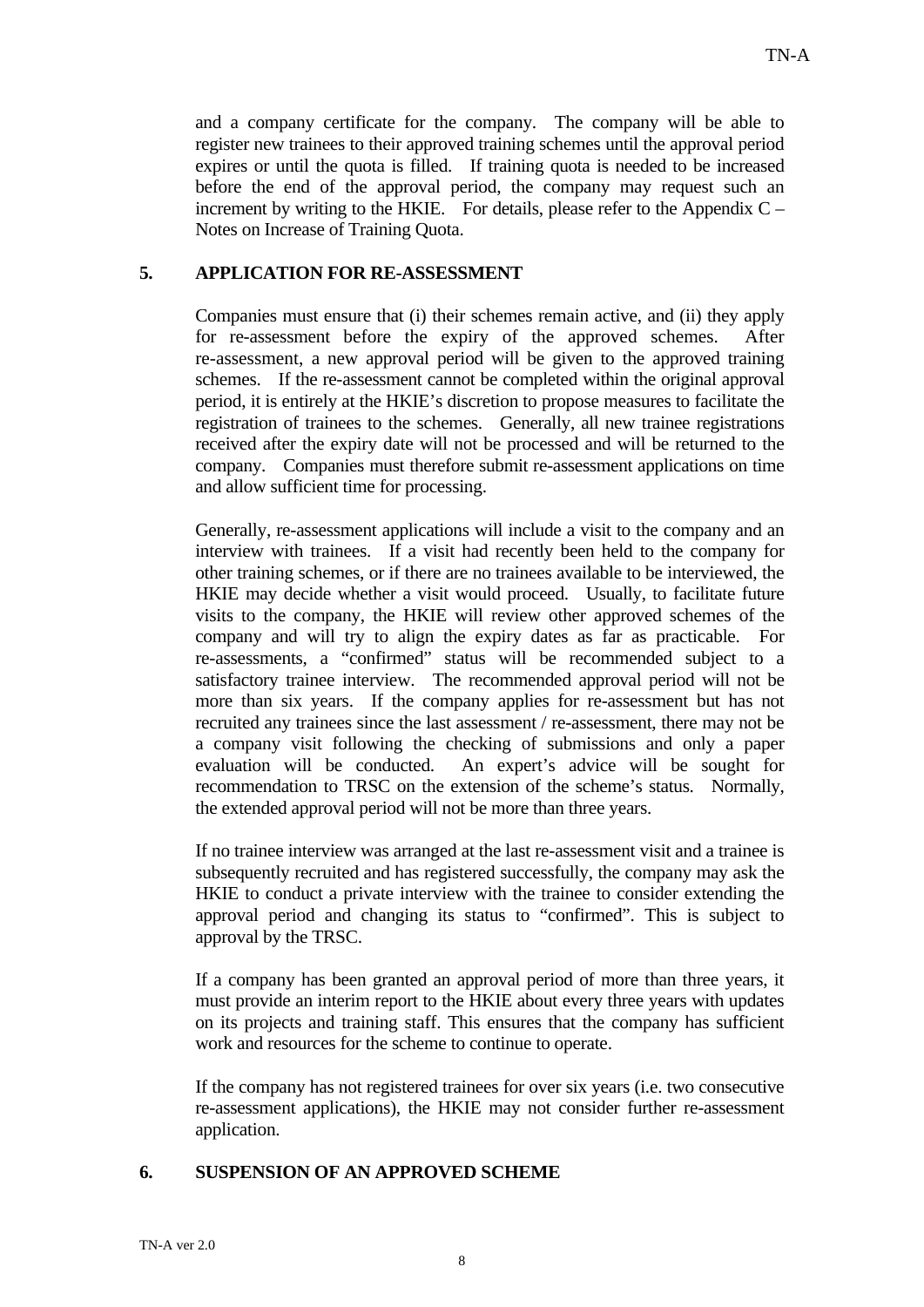If a company is found having insufficient resources to operate the training scheme as approved, such as no active Engineering Supervisor (ES) for the scheme, the HKIE reserves the right to temporarily suspend the approved scheme.

## **7. FEES**

The HKIE undertakes assessment and re-assessment visits as a service to its members, to the industry and to society. Therefore, no fee is charged. The only exception is when the visit is conducted outside Hong Kong. In such cases, all expenses incurred in relation to the visit, including transportation, meals, accommodation, and insurance for the visit team members, will be borne by the company applying for the assessment.

## **8. LIST OF APPROVED COMPANIES**

The HKIE maintains a "List of Approved Companies" on its website where names of approved companies for Scheme "A" and AM Training and the approved schemes are updated regularly. Trainees are encouraged to refer to the list when seeking employment, or when being seconded to external companies as part of their training.

## **9. TRANSFER OF TRAINING SCHEMES**

If a company's approved schemes need to be transferred to a new company name due to company name change, merger, or other reasons, the company must provide a written statement to the HKIE within three months from the effective date confirming the change and include a full set of updated training documents. The HKIE will inform the company whether a new company assessment or an application for re-assessment is needed after reviewing the documents. Please refer to Appendix D for a sample letter.

#### **10. UPDATES**

A company should inform the HKIE in writing of any updates to documents after approval. For Training Personnel updates, please use Form TD1U. This can be downloaded from the HKIE website.

#### **11. NEWS FROM THE HKIE**

All approved companies for Scheme "A" and AM Training receive regular news and promotion from the HKIE, including Training News, CPD promotion, and other institutional events. Companies are also welcome to visit the HKIE website or Facebook Page for more information.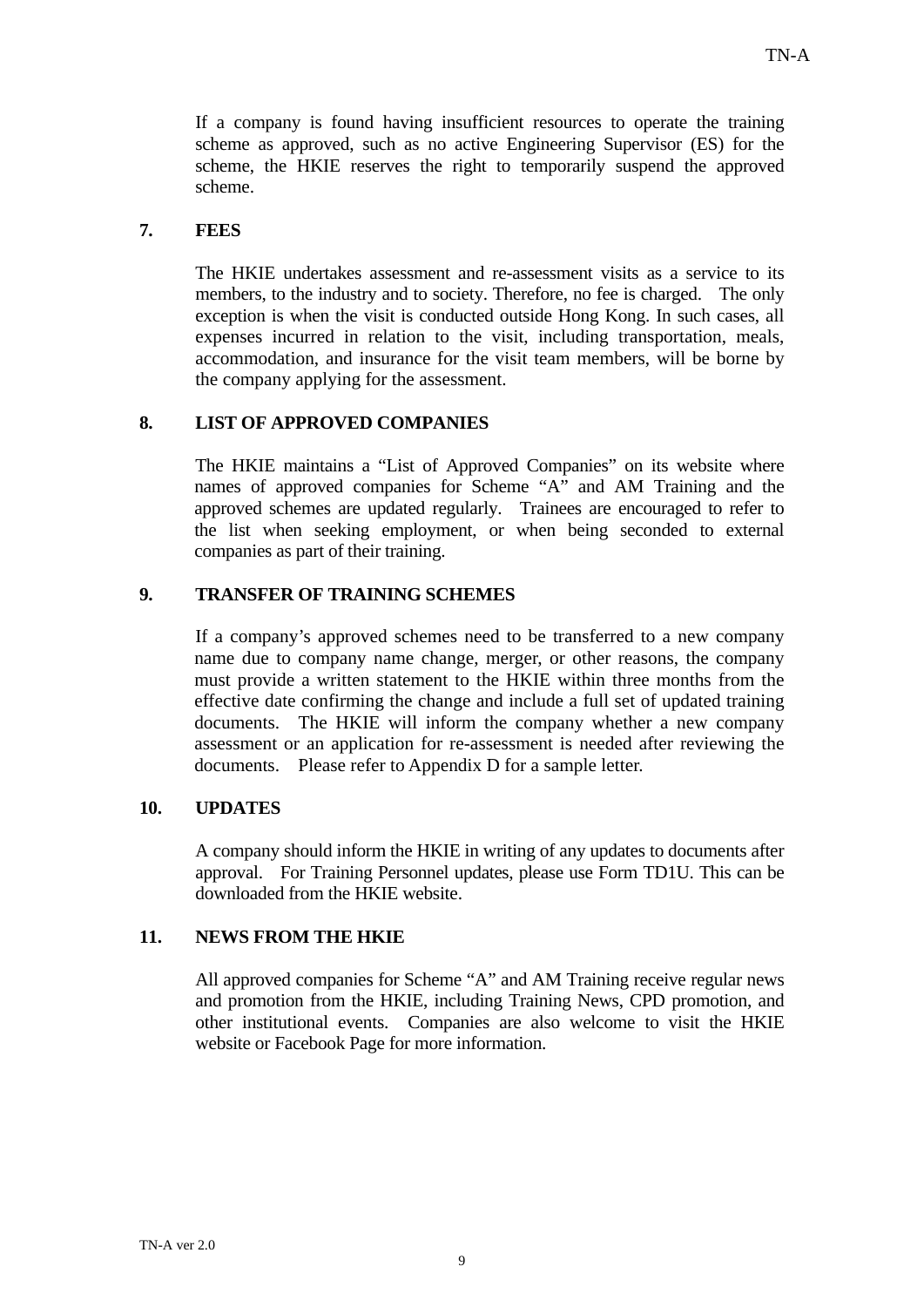# **HKIE Scheme "A" Graduate Training / Formal Training Scheme to Associate Membership Company Training Manual (SAMPLE)**

## **1. Introduction**

*Describe the company's training philosophy, with particular regard to training professional engineers and the operation of the HKIE Scheme "A" Graduate Training / Formal Training Scheme to Associate Membership within the company.* 

## **2. Code of Conduct and Professional Ethics**

*Highlight (i) the company's requirements and expectations, and (ii) trainees' responsibilities with reference to HKIE requirements regarding conduct and professional ethics.* 

## **3. Training Aims**

*This section should explicitly state the overall aim of Scheme "A"/ AM Training, i.e. to enable trainees to develop the qualities a professional engineer/Associate Member required in the following areas:* 

- *(a) Applying Engineering Knowledge*
- *(b) Developing Technical Solutions*
- *(c) Managing Engineering Work*
- *(d) Upkeeping Professional Acumen.*

## **4. Health, Safety and Environmental Policy**

*Briefly describe the company's health, safety and environment policy.* 

## **5. Quality Assurance Policy**

*Briefly describe the company's quality assurance policy, or list relevant certificates obtained by the company (e.g. ISO 9001, ISO 14001 etc.)* 

#### **6. Training Policy**

*Briefly describe the company's graduate training scheme policy. This section may include the structure of the company's training committee, if any.* 

## **7. Graduate Training Strategy**

*Explain how the company achieves the training aims. The training aims should be in line with the HKIE's requirements for each of the four stages: planning, implementation, monitoring and assessment.* 

#### **8. Trainee Registration**

*Describe the company's internal procedures and conditions for registering trainees with the HKIE Scheme "A" or AM Training. For eligibility and*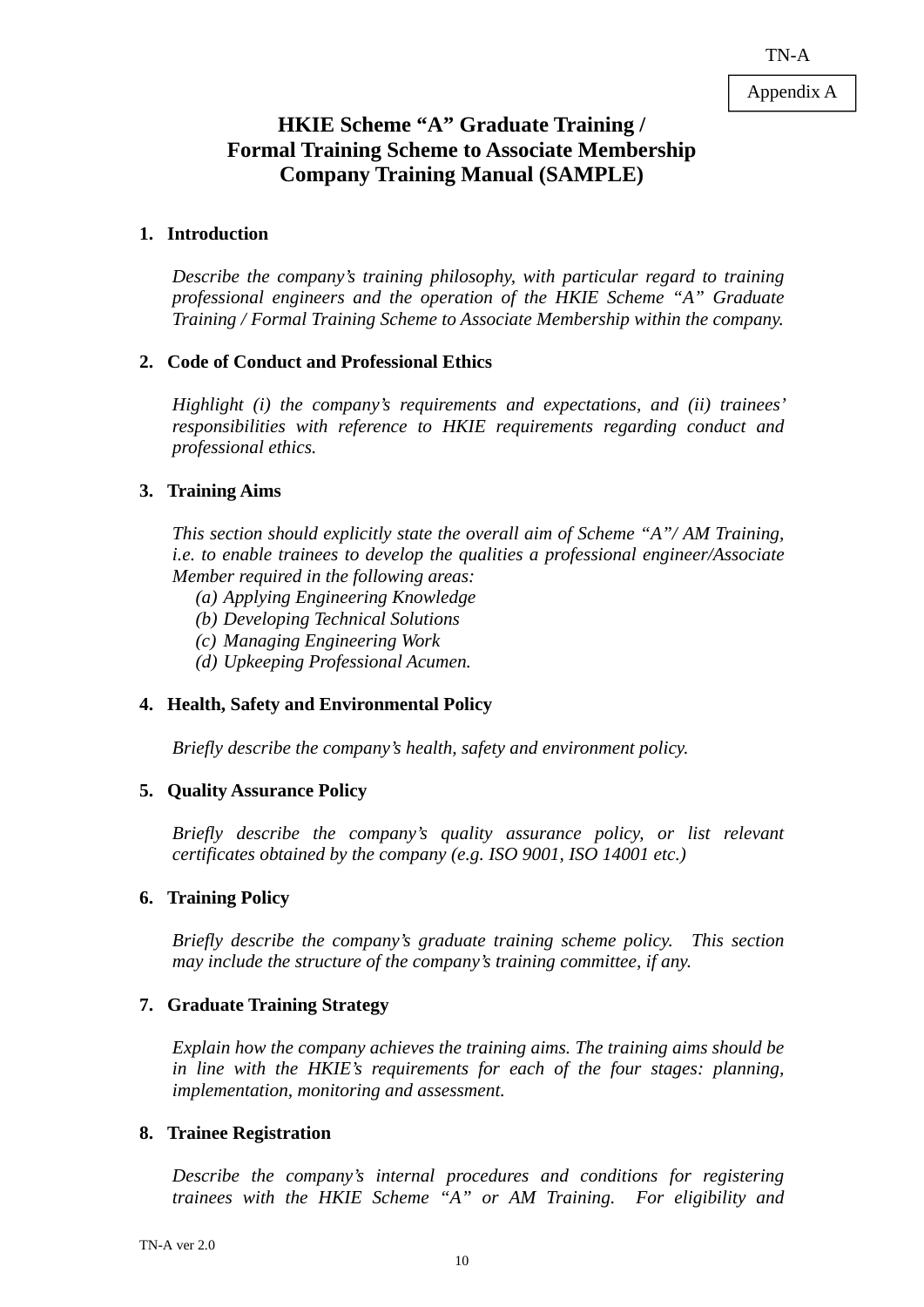*procedures to register, please refer to the HKIE website.* 

#### **9. Training Programme**

*Describe the operation of the company's training programme. If desired, include here the training period, the company's arrangements on rotations, extensions, exemptions or secondments (if applicable) etc.* 

*If desired, include a subsection listing the company's facilities which constitutes a significant part of training, such as computer equipment, software, plants, machinery etc.* 

#### **10. Training Documents**

*Include details of HKIE's requirements on what trainees need to achieve throughout the training period: Record of Training Outcomes, Training Logbook, and Record of CPD. If desired, include here guidelines on the entries for the reports, and arrangements for meetings, assessments and signing.* 

#### **11. Continuing Professional Development (CPD)**

*State or refer to the company's CPD policy, and describe the support in terms of time and financial assistance to the graduate trainees. If desired, include here (i) details of internal CPD for graduate trainees, if available; and (ii) procedures for Engineering Supervisors' endorsement of CPD activities, such as evidence or reports required.* 

*This section should also include the CPD requirements for the training schemes.* 

#### **12. Training Personnel**

*Describe the duties of the people involved in administrating and executing the training scheme. These may include colleagues from the Human Resources Department, the Head of Office, Engineering Supervisors, Training Tutors and the trainees. Do not include specific names.* 

#### **13. Company Library / Information Centre**

*Describe the support available to trainees, such as access to company documents or government and international standards.* 

#### **14. Final Training Report and Training Completion**

*Explain what 'completion of training' means and describe specific activities that the company may use to certify completion of training. If desired, include here procedures on how the company will submit the Final Training Report to the HKIE, and how the trainee collects his/her Training Completion Certificate.*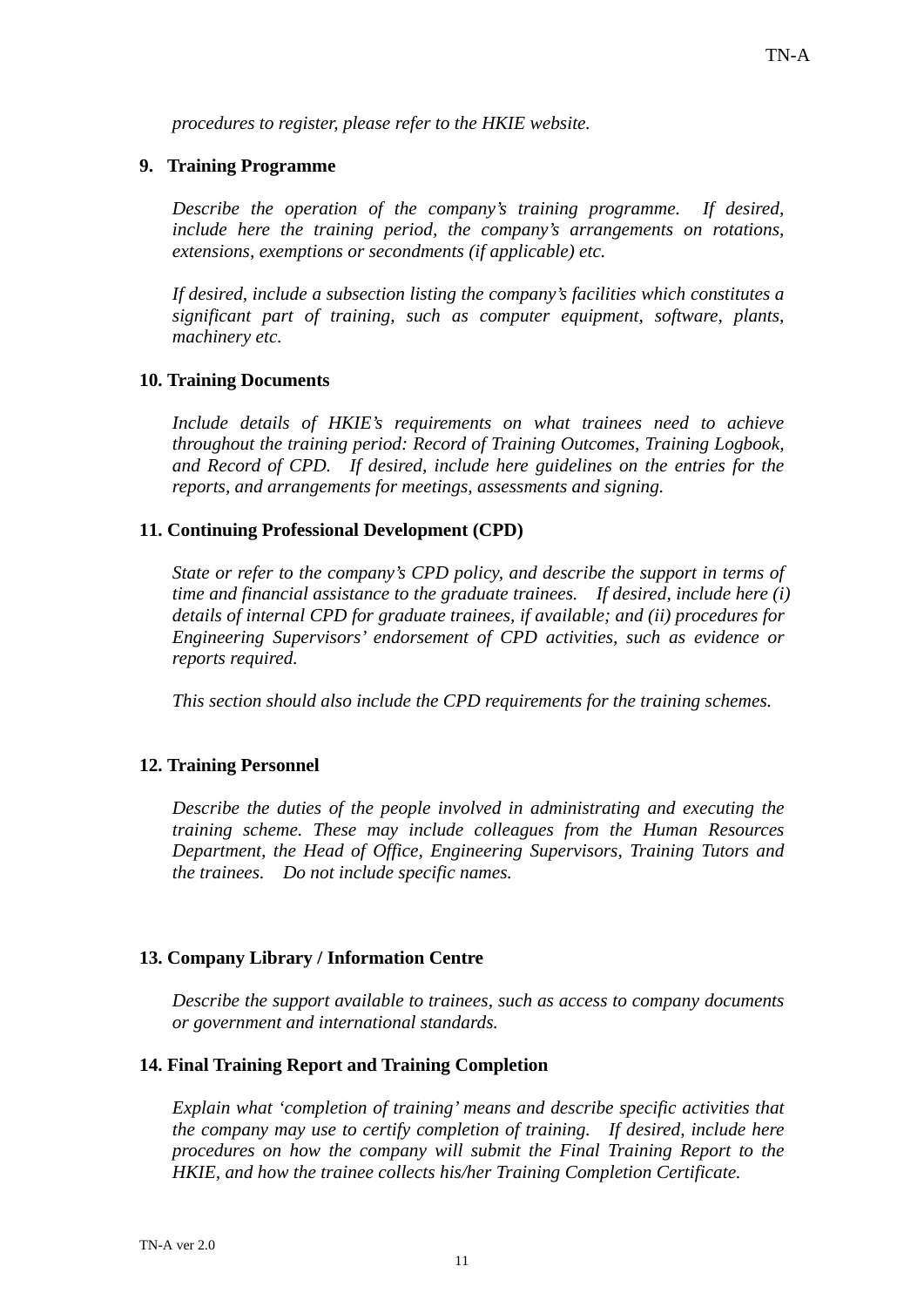## **15. Other Support and Conditions (Optional)**

*Describe other forms of company support or initiatives (peer support groups, awards, competitions etc.) that are relevant to graduate trainees.* 

## **16. Career Development (Optional)**

*Describe possible career advancement and opportunities for trainees who have completed training. Explain how the company will support further development (e.g. professional assessment).*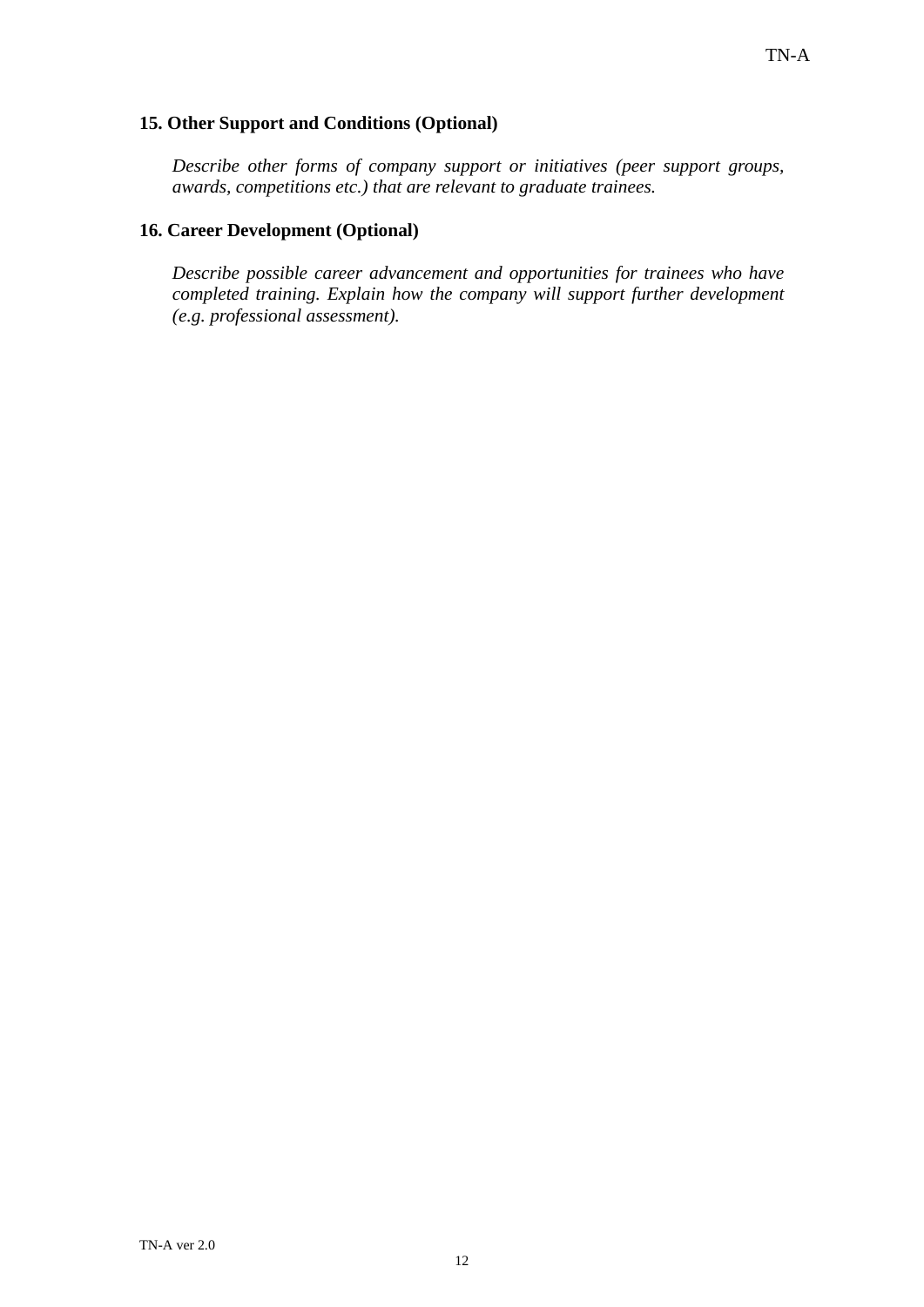Appendix B

# **Rundown of Company Visit**

## **I. Assessments**

|    | Activity                                                                                                                                  | Time allocated<br>(minutes) |
|----|-------------------------------------------------------------------------------------------------------------------------------------------|-----------------------------|
| 1. | Welcome by the Company                                                                                                                    | 5                           |
| 2. | Welcome by the HKIE                                                                                                                       | 5                           |
| 3. | <b>Introduction of Company Background</b>                                                                                                 | 20                          |
| 4. | Discussion on Company Submissions:<br><b>Training Manual</b><br><b>Training Programme</b><br><b>CPD</b><br>Projects<br>Company facilities | 45                          |
| 5. | Tour<br>Training facilities<br>Office                                                                                                     | 15                          |
| 6. | Private Session (for visit team)                                                                                                          | 20                          |
| 7. | Debriefing $& Closing$                                                                                                                    | 10                          |
|    | Total                                                                                                                                     | $120 \text{ min}$           |

## **II. Re-assessments**

|    | Activity                                  |       | Time allocated |
|----|-------------------------------------------|-------|----------------|
|    |                                           |       | (minutes)      |
| 1. | Welcome by the Company                    |       | 5              |
| 2. | Welcome by the HKIE                       |       | 5              |
| 3. | <b>Introduction of Company Background</b> |       | 20             |
| 4. | Discussion on Company Submissions:        |       | 30             |
|    | <b>Updates on Training Schemes</b>        |       |                |
|    | Operation of Scheme "A" / AM Training     |       |                |
|    | Supervision of trainees                   |       |                |
|    | Projects                                  |       |                |
|    | Communication with the HKIE               |       |                |
| 5. | Tour                                      |       | 15             |
|    | Training facilities                       |       |                |
|    | Office                                    |       |                |
| 6. | Private Interview with Trainee(s)         |       | 45             |
| 7. | Private Session (for visit team)          |       | 15             |
| 8. | Debriefing & Closing                      |       | 15             |
|    |                                           | Total | 150 min        |

Note: The time of each activity is indicative only.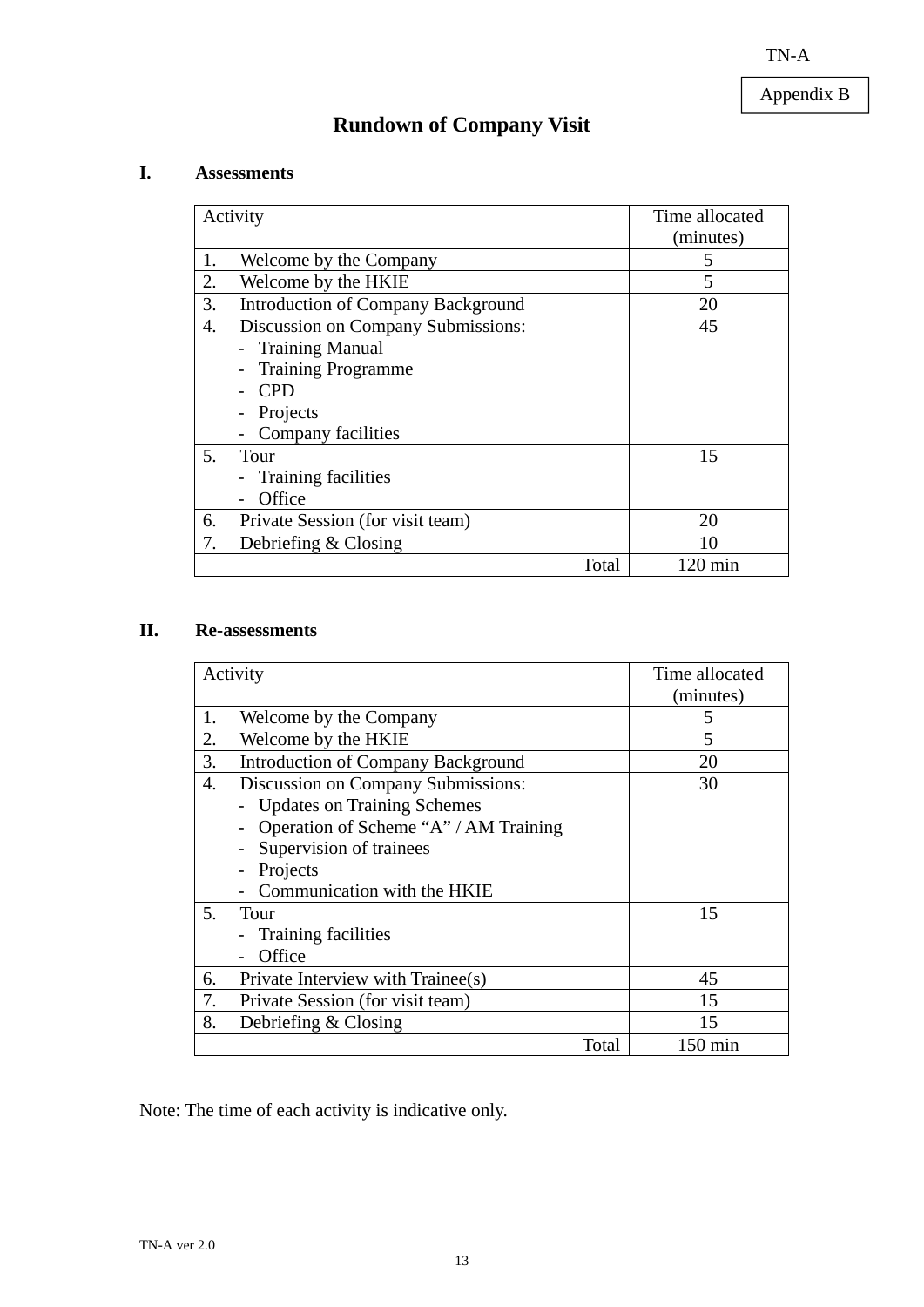# **NOTES ON INCREASE OF TRAINING QUOTA**

After approval by the Training Review Sub-Committee, a company may need to apply for an additional training quota before the next round of re-assessment if it recruits additional trainees or due to an increase in projects. In such circumstances, the company may request an increase in its training quota by writing to the HKIE.

Normally, request to increase training quota would not be accepted within the first year from the date of last approval of the training scheme, or from the last review of the request to increase training quota, or if there are still Final Training Reports issued to company but are not yet returned.

The company should submit a written request to the HKIE with the following information:

- (i) Reason for requesting an increase in training quota
- (ii) Updated project list, with latest projects highlighted
- (iii) Updated training staff list, including Engineering Supervisors (ES) and Training Tutors (TT) (with a minimum ratio of 12:1 for trainees to ES, and 4:1 for trainees to TT)
- (iv) Effective date of quota increase.

The request should be submitted at least six months before the proposed date of quota increase. The HKIE will prepare the case for an expert's review. Normally the expert will be either a visit team member during the last assessment exercise, or a current TRSC member. The expert's recommendation will be forwarded for TRSC's approval.

If the company proposes additional Engineering Supervisors and requires their approval as ES to meet the minimum trainee-to-ES ratio, the earliest effective date of the quota increase cannot be earlier than the date when the Training Committee approves the proposed ES.

If the company submits additional trainee registrations exceeding the original approved quota, the registration forms cannot be processed and will be returned. However, if the company has already requested an increase and is pending approval, the registrations will be processed once the quota request is approved. The proposed start date of these registrations cannot be earlier than the proposed effective date of the quota increase.

Remarks: If the company continually fails to submit the necessary documents on time, the HKIE reserves the right to cancel the request by notifying the company in writing.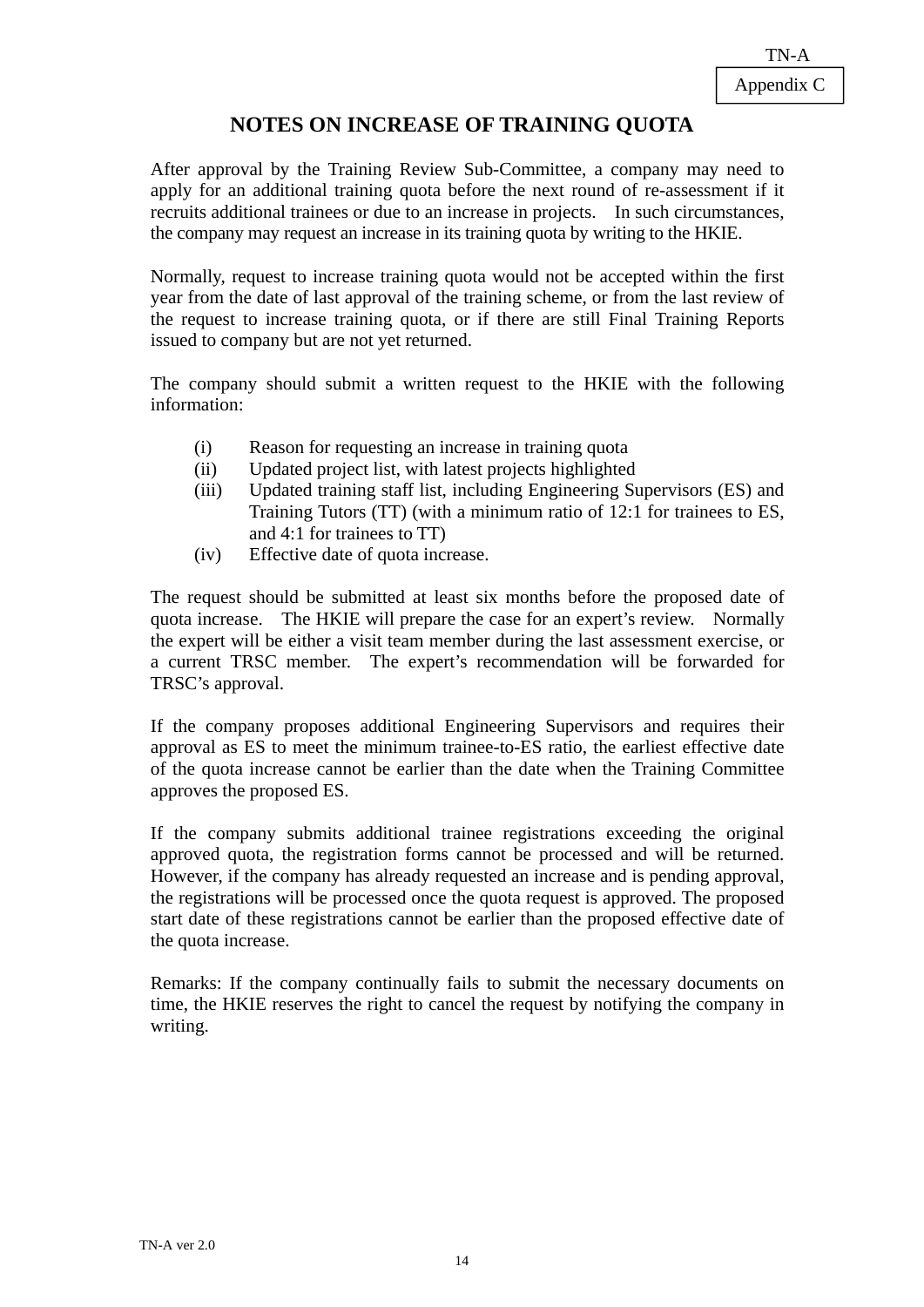## **SAMPLE LETTER FOR COMPANY NAME CHANGE**

Dear Manager of the HKIE Training & Development Section,

## **Notification of Change of Company Name from Old Company Name to New Company Name**

Please note that the name of Old Company Name has changed to New Company Name effective from Date. A copy of the Business Registration Certificate under the new company name is attached.

I confirm the following:

- All matters related to the HKIE Scheme "A" Graduate Training / Formal Training Scheme to Associate Membership previously operated under Old Company Name will remain unchanged. I request the transfer of all training scheme matters to New Company Name.
- All documents previously submitted to the HKIE under Old Company Name will be replaced with New Company Name.

All training personnel and trainees listed in the appendix have been informed and agree to the company name change.

A full set of updated training documents with the new company name is enclosed.

Yours sincerely,

|          | Original Signature |
|----------|--------------------|
| Name     |                    |
| Position |                    |

c.c.: Training Personnel, Trainees

Encl.

- 1. Copy of the Business Registration Certificate
- 2. List of Training Personnel
- 3. List of Trainees
- 4. Updated training documents (i. Training Manual, ii. Training Programme(s))